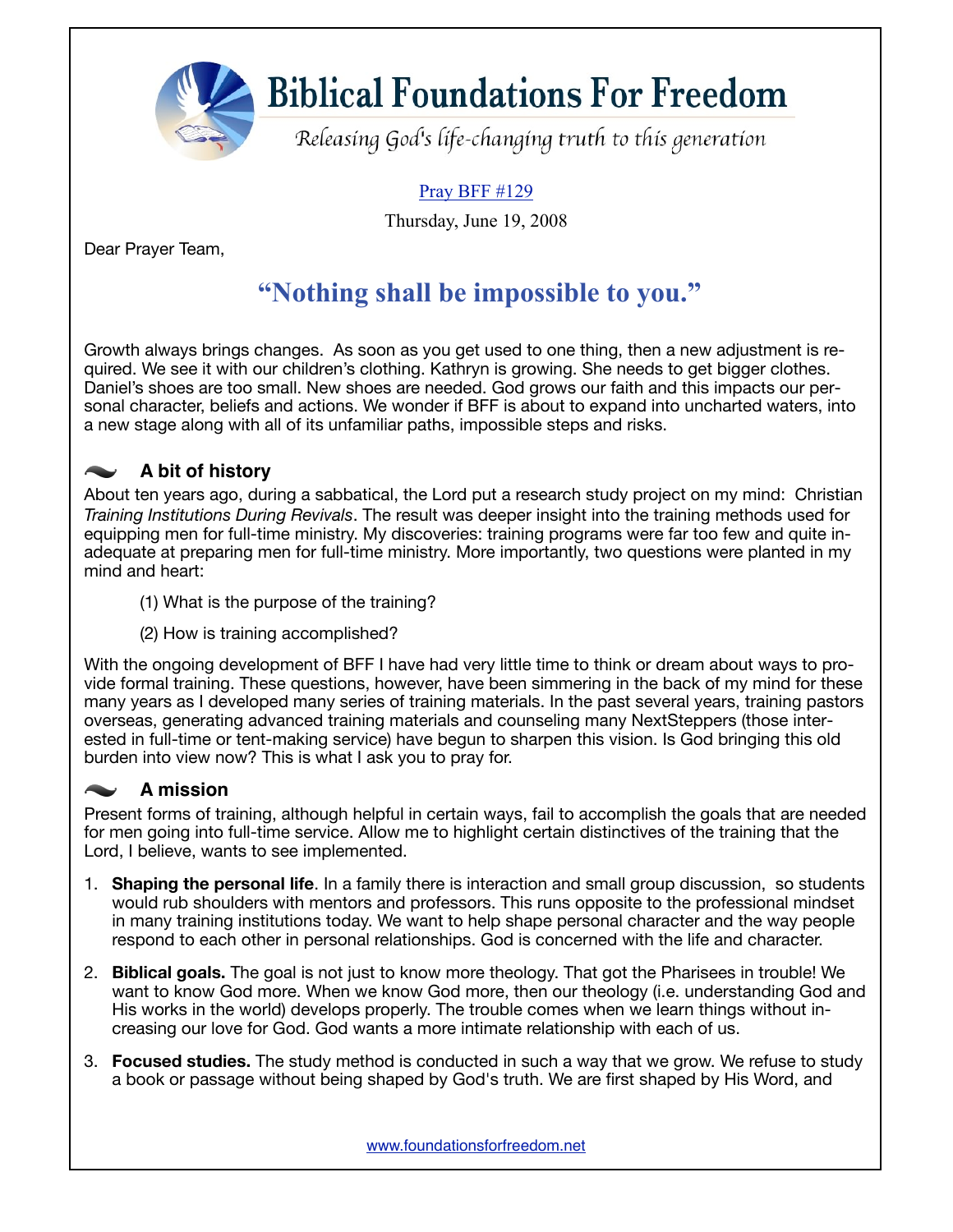then we preach. We want to learn how to [depend upon the Spirit to teach](http://www.foundationsforfreedom.net/Topics/DiscipleshipConcepts/SpiritTeaching.html) us, and not the selfdependent method that we all are all too familiar with in our secular world.

I could go on [\(See ADT](http://www.foundationsforfreedom.net/Topics/ADT/Intro/ADT01_IntroPurpose.html)), but as I see parts come together, I wonder if it is now time to start seriously seeking God to develop a model of this kind of training. We have only vague ideas what it might look like, but a step forward is necessary.

#### **A mansion**

For many years, Linda and I have discussed a dream: BFF would acquire a sizable mansion where our family and students could live together for short periods of time to focus on study and living skills. Does it really help a pastor or a missionary-to-be if he gains good church planting skills but his marriage is nothing but a series of arguments? What good is it if we produce a man with powerful ministry skills but who cannot control his eyes?

We are not suggesting that seminaries are not good. They have many valuable resources. But I believe God has something much better for His people because they obtain goals that He has in mind.

"'But I will raise up for Myself a faithful priest who will do according to what is in My heart and in My soul; and I will build him an enduring house, and he will walk before My anointed always." (1 Samuel 2:35).

"But the LORD said to Samuel, "Do not look at his appearance or at the height of his stature, because I have rejected him; for God sees not as man sees, for man looks at the outward appearance, but the LORD looks at the heart."" (1 Samuel 16:7).

Our parenting studies and practices have shown us many things about training. Most importantly, perhaps, is the revelation that the parents are responsible for producing the kind of children they get. In other words, parents have a greater impact on their children than they realize. By training differently, we end up with different kinds of children. This is true with the training of ministry too.

Perhaps one way to stimulate revival is to offer better training for 'minister parents' (i.e. pastors and church planters). This in turn impacts the lives of the believers.

I believe God wants to raise up a new kind of training for full-time ministers that will more closely connect them to the local church and mentors, not just here but around the world. This is a great vision far beyond anything we can do. With your prayers, though, we believe God can raise up these badly needed training ministries. All we need is a mustard seed of faith (Matthew 17:20). God will grow the vision in His time and in His way.

## **Praise**

- We are thankful for grace to help Paul [speak on the radio](http://www.pittsburghstandard.com/JUNE2008/EXPRESSIONS/DEVOTIONALS/PastorBucknellInterview.mp3). (Still has much to learn though!)
- Our own church's NextStep meeting went well. Paul spoke on how t[o handle a busy schedule and](http://foundationsforfreedom.net/Topics/Disciple/Scheduling/Scheduling_intro_S.html)  [ministry.](http://foundationsforfreedom.net/Topics/Disciple/Scheduling/Scheduling_intro_S.html)
- Thank the Lord for grace to speak three times on the weekend. The message on [Handling Disillu](http://www.foundationsforfreedom.net/References/OT/Pentateuch/Genesis/16Joseph/Genesis42-47_1-Handling-Disillusionment.html)[sionment](http://www.foundationsforfreedom.net/References/OT/Pentateuch/Genesis/16Joseph/Genesis42-47_1-Handling-Disillusionment.html) was particularly used to help bring healing to individuals. Praise Him!
- We are glad to see our garden springing up. (More growth!)
- Yesterday, we celebrated Father's Day. It is terrific to see my family grow more and more.
- Praise the Lord! Last Saturday Paul finally understood one key aspect about developing new kind of webpages!
- The Lord has been good. We started praying for plans for India and various individuals starting contacting me. That is very nice!

[BFF Prayer Letter Archives](http://www.foundationsforfreedom.net/Help/TeamsF/Pray/Archives/Archiver.html) [Subscribe or unsubscribe](http://www.foundationsforfreedom.net/cgi-bin/dada/mail.cgi) to BFF mail listings